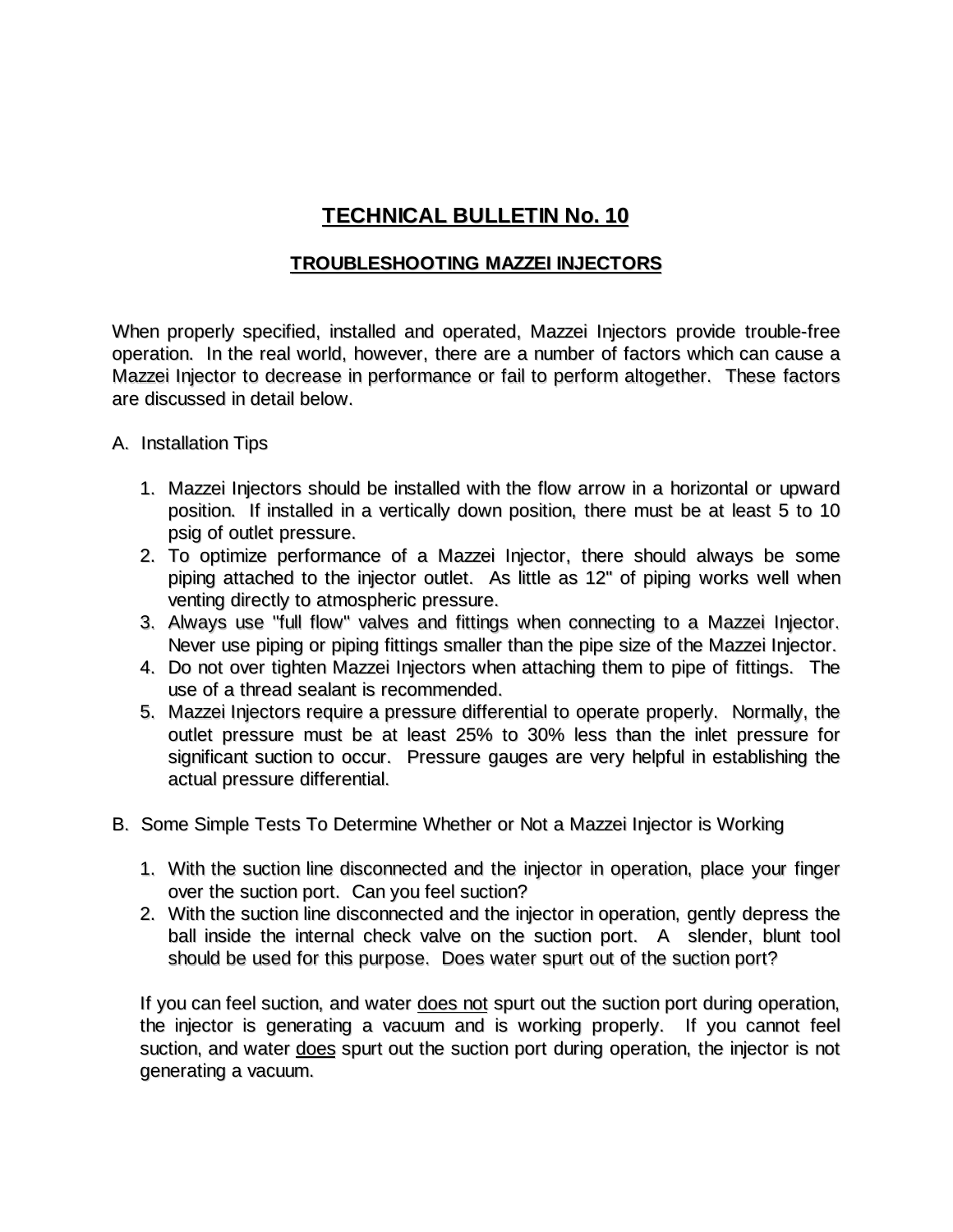## Troubleshooting Page -2-

- C. Reasons Why A Mazzei Injector Might Not Be Working
	- **1. Injector is Damaged:** Mazzei Injectors are made from either Polypropylene or PVDF (Kynar) thermoplastics. Both of these materials are quite resistant to abuse. They can be damaged, however, by over tightening as well as impact or being subjected to excessive torsion. If you suspect this to be the case, examine the injector for cracks, holes or other signs of damage. If any are found, replace the injector.
	- 2. **Insufficient Pressure Differential:** Mazzei Injectors typically begin suction with a water pressure differential of about 20%. Significant suction does not begin until the water pressure differential is in the range of 25% to 30%. In liquid suction, Mazzei Injectors reach maximum suction when the water pressure differential is about 50%. In gas suction, suction capacity increases until the outlet water pressure is zero. There is no way to estimate water pressure differential. It must be measured with pressure gauges both upstream and downstream of the injector.

An important characteristic of Mazzei Injectors is that they do not, by themselves, create a pressure differential. Both the upstream and downstream pressures experienced by an injector are caused by the system into which the injector is placed, not by the injector. Thus, merely placing a Mazzei Injector in a pressurized water line will not necessarily create any water pressure differential other than friction loss. If a particular system cannot generate sufficient water pressure differential for the Mazzei Injector to operate properly, then an alternative method of installation must be considered.

- 3. **Insufficient Water Flow:** At any given set of inlet and outlet water pressures, Mazzei Injectors require a certain water flow. This water flow may be determined from the Mazzei Performance Table for each injector. If less water is supplied than that given in the Performance Table, suction capacity can be decreased or disappear entirely. There are several possible causes for insufficient water flow. These are:
	- (a) The supply pump is incorrect or it is worn or damaged
	- (b) Inlet and/or outlet piping are too small. Piping and pipe fittings should always be of the same piping size as the injector
	- (c) There is debris or an obstruction in the upstream side of the injector
- 4. **Suction Line is Obstructed:** The suction line to a Mazzei Injector may become dirty or obstructed. It should be check periodically to make certain it is clean and clear.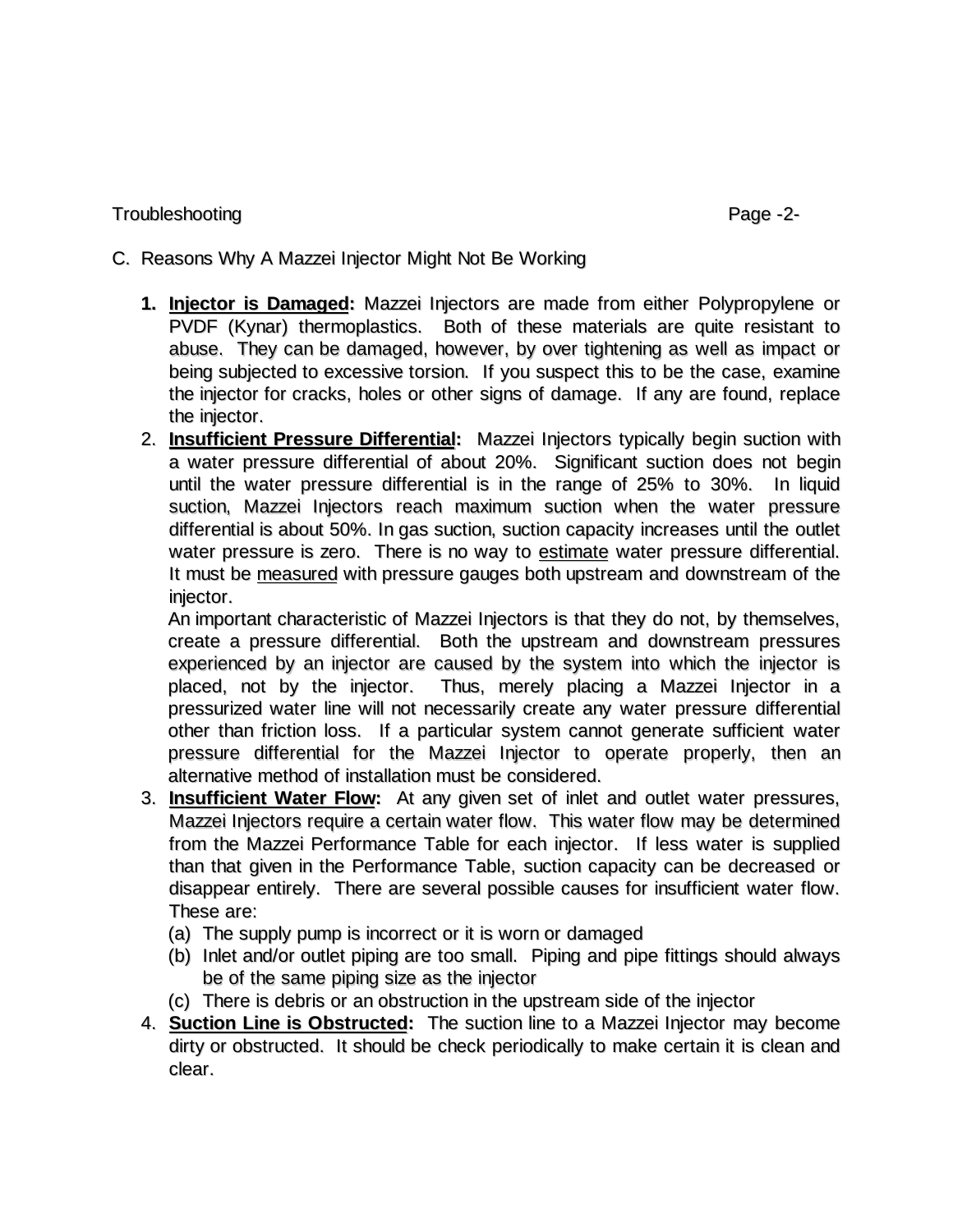Troubleshooting example and the example of the example of the example of the example of the example of the example of the example of the example of the example of the example of the example of the example of the example of

5. **Injector is Scaled or Fouled**: Many contaminants found in water can precipitate on water-wet surfaces. These surfaces include the interior of the Mazzei injector. When this occurs, the performance of the injector can be severely impaired. Sufficient scaling and/or fouling can cause a complete loss of suction capacity.

Compounds which can cause scaling and/or fouling include calcium carbonate, iron, manganese, metal sulfides, calcium sulfate, silica and microbiological slimes. Many times scaling and/or fouling is most severe at the point of gas or chemical injection. This is due to the gas or chemical being extremely concentrated at this point, before it is diluted by the water passing through the injector.

Scaling and/or fouling of the Mazzei injector is not a design flaw of the injector. Rather, it is a characteristic of the water being treated and would occur with any method of gas or chemical injection. When scaling and/or fouling occurs, the Mazzei injector must be removed from service and chemically (not mechanically) cleaned. Please contact Mazzei Injector Corporation for recommended methods of chemical cleaning.